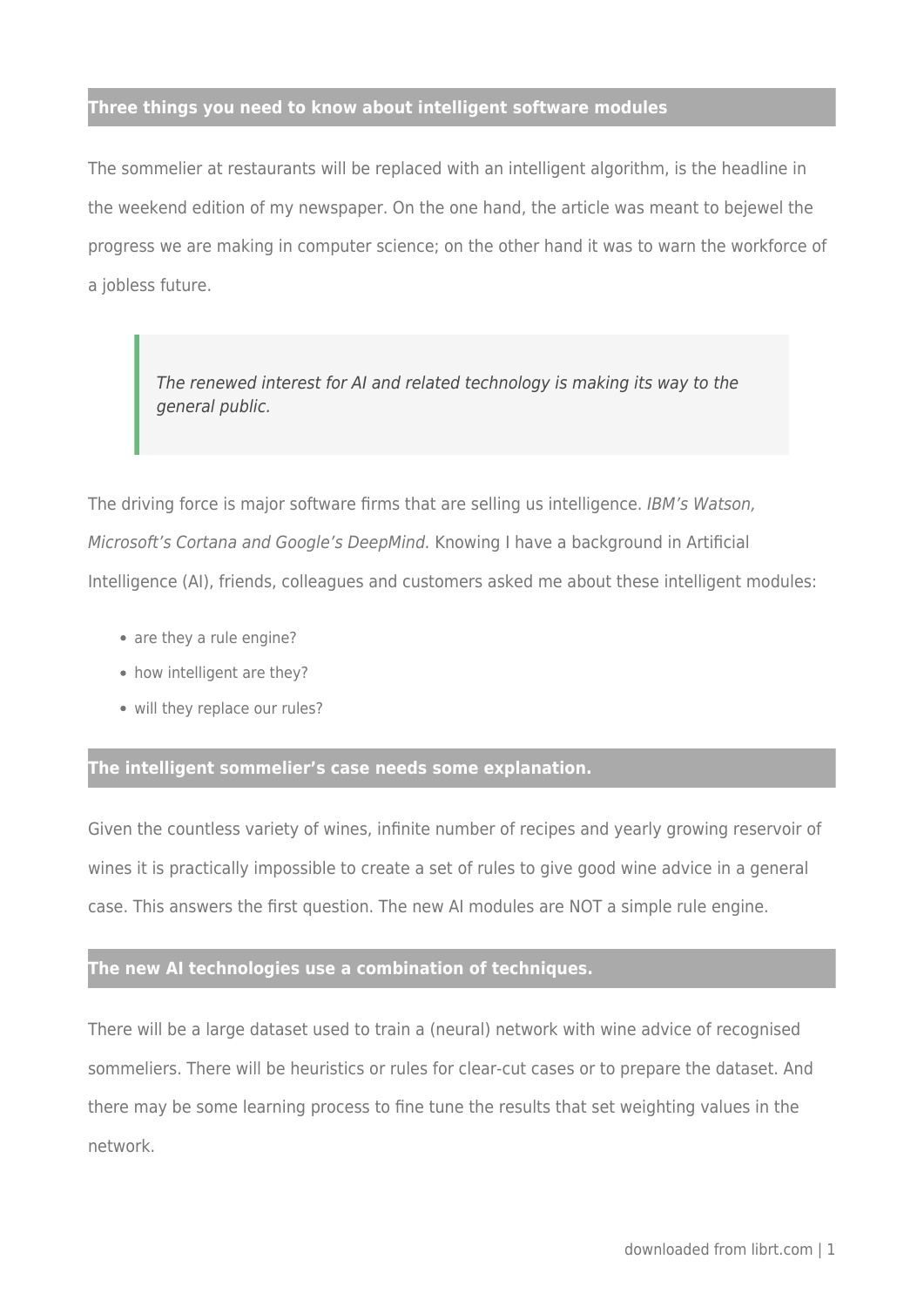## **The result is probably reasonable wine advice in most cases.**

You will think: yes, indeed, good idea to drink a Sauternes with foie gras. But what if the advice does not ring a bell? In fact, you believe the advice is very odd.

The bot's advice may be good but you want to understand why.

A sommelier will try to convince you with enthusiasm of his recommendation and may also suggest an alternative based on some of the hints you gave during the selection process.



In case of the sommelier-bot, we don't know if the odd advice is a flaw in the algorithm or a bug in the software. Even if it turns out to be a matching wine for the dish you would not feel confident in the advice because you don't know the reasoning and there is no proof that the advice was the best or at least reasonable.

Bottom line: advice without explanation is not very intelligent.

The intelligent modules that we are discussing are a black box for the end-user. Opening that

ü